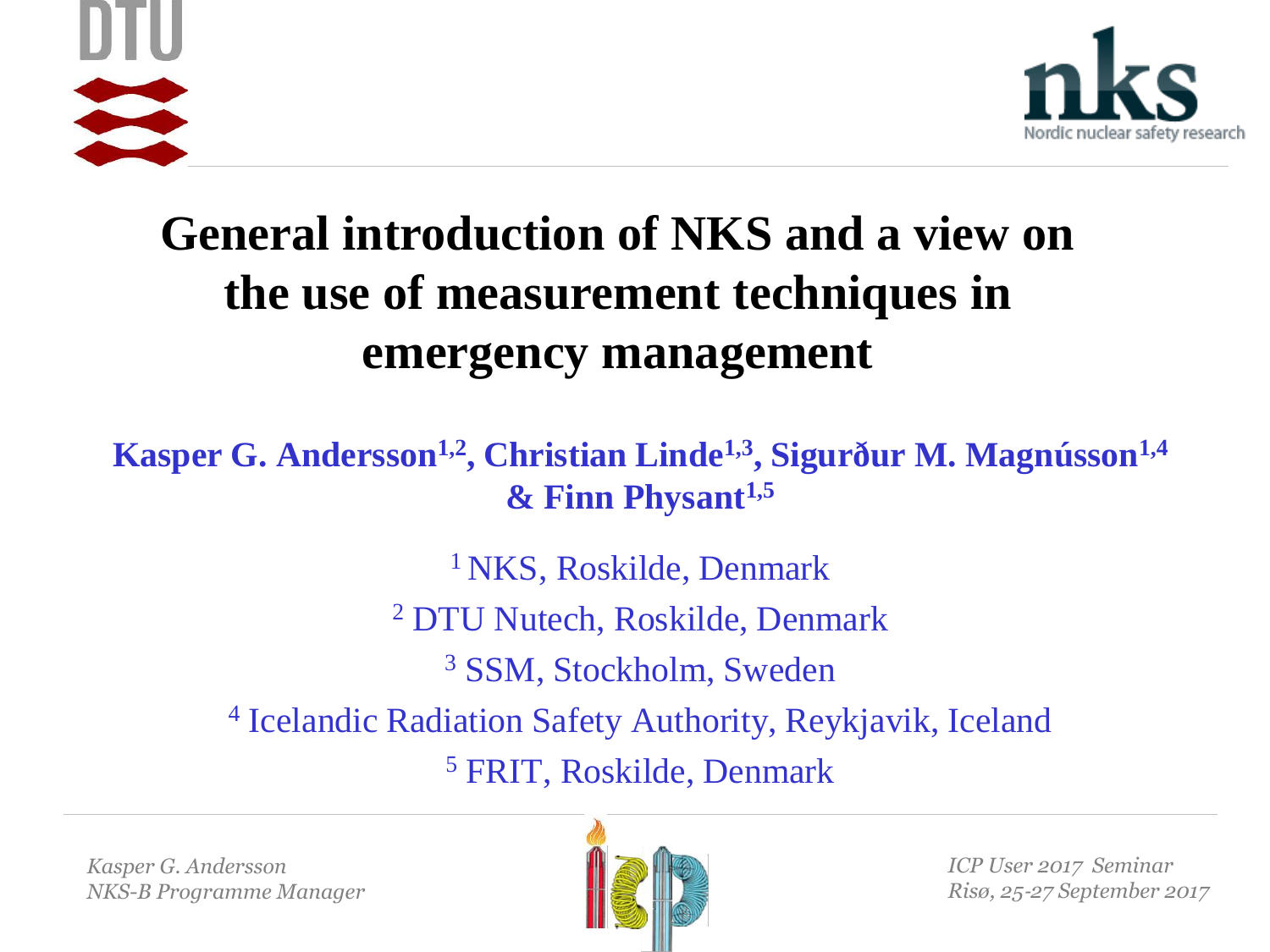



**NKS** (Nordic Nuclear Safety Research) is a forum for Nordic cooperation and competence in nuclear safety, including emergency preparedness, serving as an umbrella for Nordic initiatives and interests.

**NKS runs** joint activities of interest to financing organisations and other end users producing seminars, exercises, scientific articles, technical reports and other types of reference material.

**Two Programmes** running activities: NKS-R (nuclear reactor safety, etc.) and NKS-B (nuclear/radiological emergency preparedness, etc.)

**Financing** and support comes from Nordic authorities, companies and other organisations.

**Results** should be practical and directly applicable for use by participating organisations in their decision making processes and information activities.

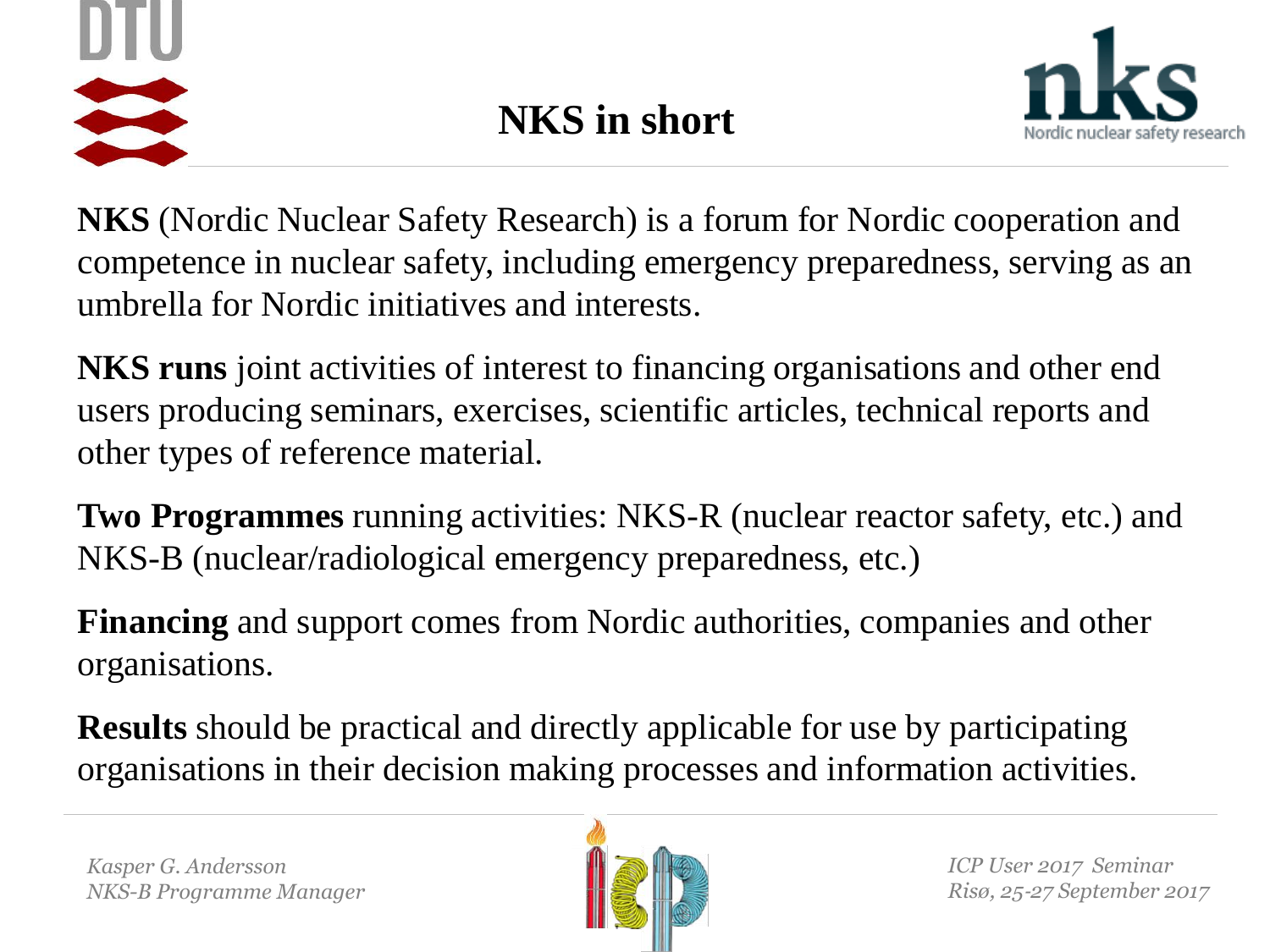



### **Examples of possible NKS-B activities:**

**E: Emergency Preparedness** (in general, as well as specific tools)

• Nuclear and radioecological emergencies and incidents causing public concern: lessons learned and implications for emergency preparedness

- Potential malicious uses of radioactive substances: security, assessments and emergency response
- Exercises and harmonization of activities
- Dose assessments and biodosimetry
- Countermeasures: effectiveness and practicability
- Information and communication: further development of systems and methods
- Decision support systems: integration of existing knowledge

## **M: Measurement Strategy, Technology and Quality Assurance**

• Implementation of international standards and regulations in Nordic countries (e.g., foodstuffs, bulk materials)

- Sampling/measurement methods/strategies for contaminated material, areas, foodstuffs
- Systems for mobile measurements
- Validation of methods for sampling and preconcentration of radionuclides
- Radionuclide analytical techniques and intercomparisons

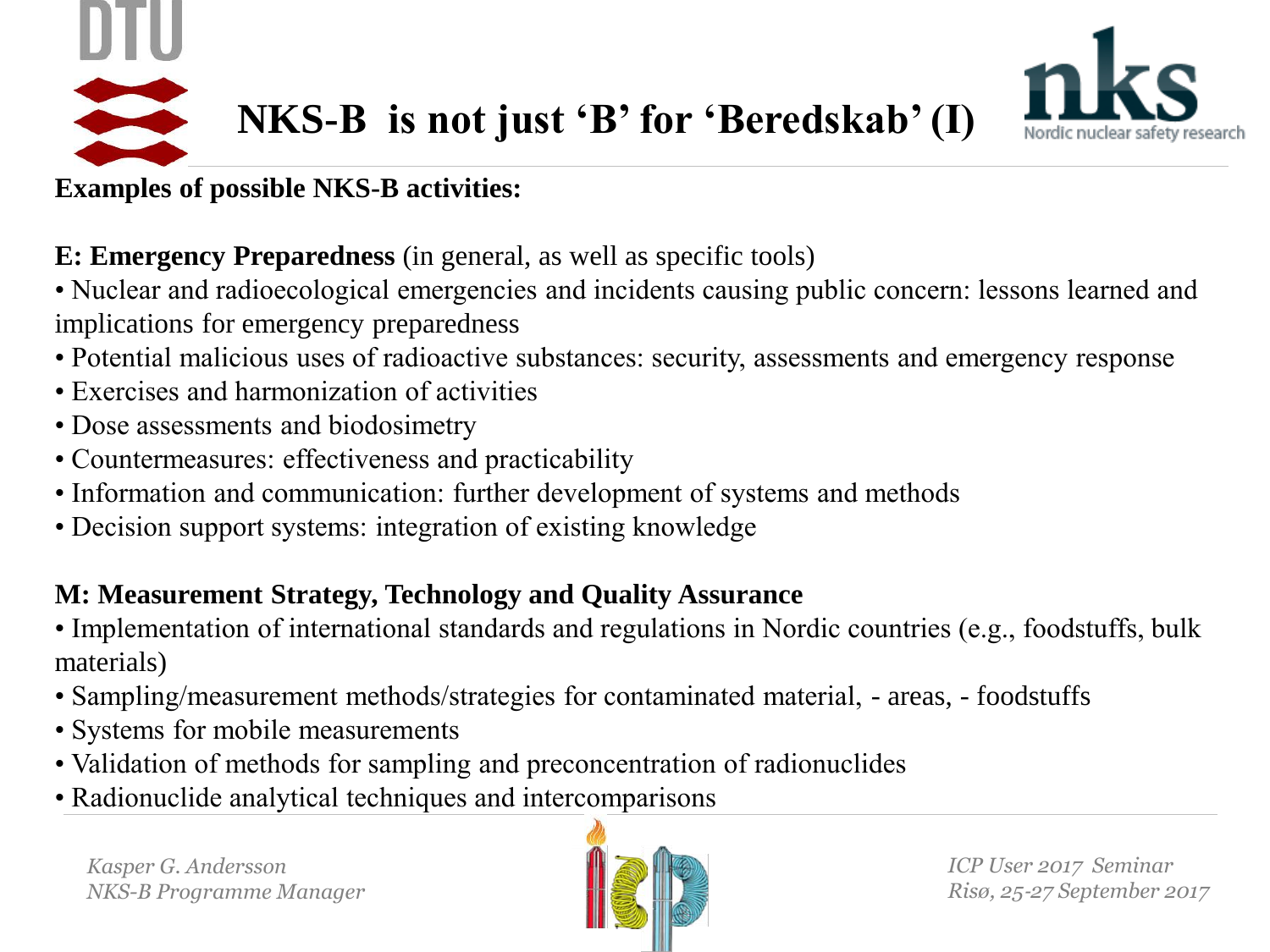



#### **R: Radioecological Assessments**

- Transport and ecological transfer of radionuclides in terrestrial environments
- Radioactivity in natural produce and foodstuffs produced in contaminated areas: temporal trends and seasonal effects
- Dose assessments from artificial and natural radionuclides
- Radiation effects in biota: studies of reference ecosystems and reference species for Nordic environments
- Case studies at locations with elevated concentrations of radionuclides
- Marine environments of special importance
- Syntheses of earlier radioecological studies of Nordic interest

## **W: Waste and Discharges**

- Waste and discharges from decommissioning activities
- Cost assessments of decontamination measures and remediation
- NORM waste from uranium mining and milling
- Interventions and clean-up operations
- Disposal of radioactive sources

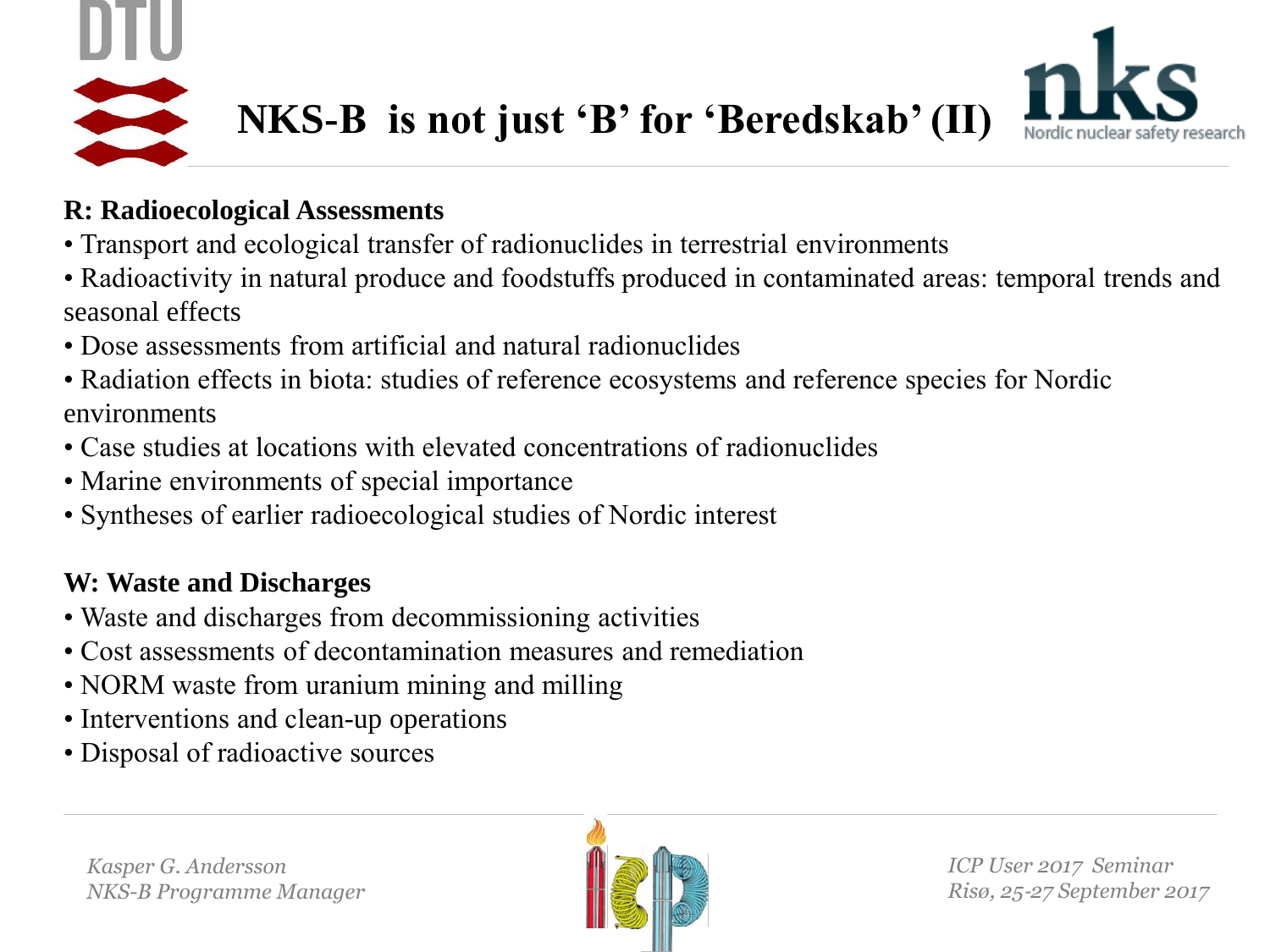



**MOBELRAD (2014) and GAMFAC (2015):** Measurement exercises in the Belarussian Chernobyl exclusion zone. Field work collaboration experience.

**SEMUNARS (2015), NORDUM (2016) and NEXUS (2017):** Examination of status and needs for Nordic drone measurements, and field exercises in natural and urban land areas. Experiences with different platforms and detectors.

**RAPID-TECH (2016):** Automated use of radiochemistry techniques to reduce response time following a contaminating incident. Many potential uses including emergency preparedness.

**GAMMASPEC (2017):** Seminar on basic to advanced aspects for users with different backgrounds and needs. High-level experts gave talks.

**STANDMETHOD (2015):** Establishment of Nordic standard radiochemical methods for radionuclides primarily of importance to nuclear industries.

**CONCORE (2015+16):** Provide common Nordic, scientifically based recommendations for reliable characterisation of NORM contaminated objects.

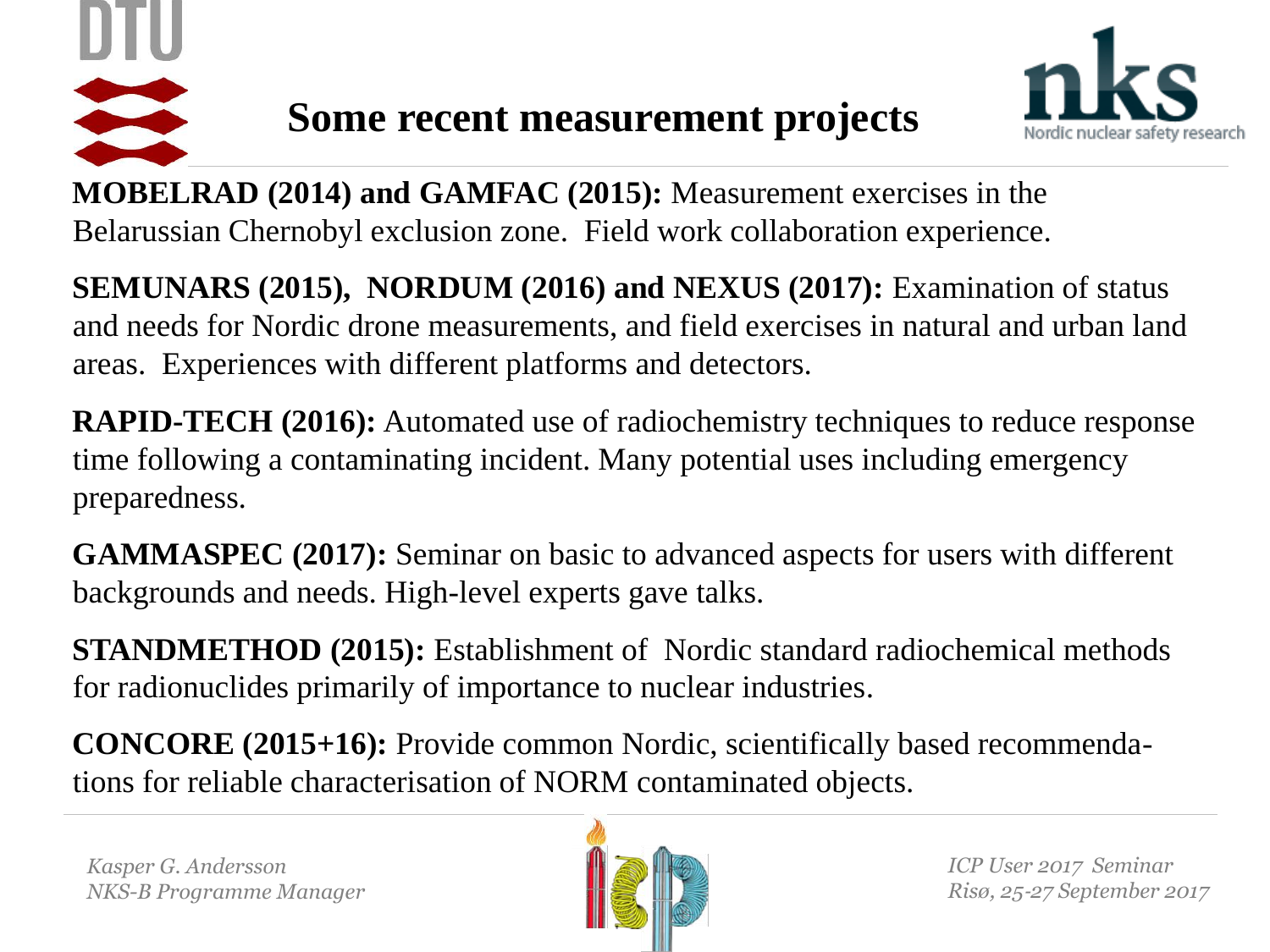



- Contaminant specific measurements must be made not possible to optimise recovery of contaminated areas by only dose rates.
- Different types of emergencies have different features not all can be measured by simple gamma spectrometry. Beta measurement needs may be neglected because of difficult and slow work procedures.
- Several of the key radionuclides of concern for use in malicious dispersion are pure alpha or beta emitters.
- ICP (MS) techniques can give important information on radionuclides that may be difficult to measure in the deposited matrix.
- ICP techniques may give important information on stable elements in the deposited matrix, thus determining the likely future environmental mobility.
- It is important to examine applicability of novel tools for measurement, and ICP methods are becoming widely used (short analysis time).